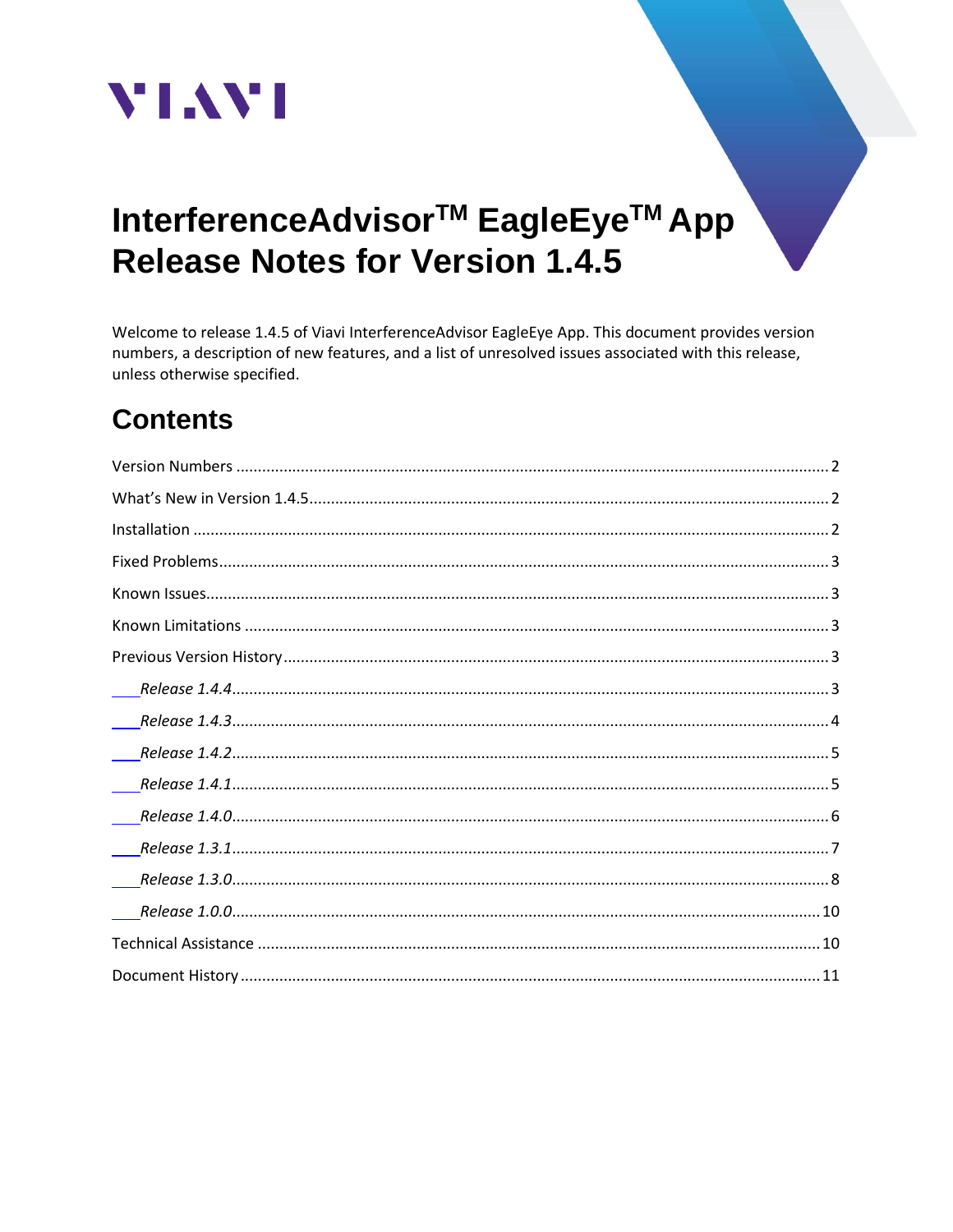# <span id="page-1-0"></span>**Version Numbers**

The following table lists the versions of related VIAVI hardware and/or software that can be used in conjunction with this release for InterferenceAdvisor EagleEye App.

#### **Software Application Version Configuration**

| <b>FARIAFVA</b> |  |
|-----------------|--|
|                 |  |

#### **Compatible CellAdvisor Firmware Version**

<span id="page-1-1"></span>JD780A, JD780B, or JD740B series | 3.100.032 or higher

## **What's New in Version 1.4.5**

**None** 

## <span id="page-1-2"></span>**Installation**

- Online update is enabled with the following procedures:
	- o Run the EagleEye app.
	- o Go to **Settings**.
	- o Tap **About EagleEye**.
	- o Tap the **SOFTWARE UPDATE** button.

#### **System requirement**

- Android tablet (Samsung Galaxy Tab S2 9.7", S3 9.7" or S4 10.5", Android version 8.0 or higher) with the EagleEye app installed
- CellAdvisor JD780A, JD780B, or JD740B series (3.090.032 or higher) with the following options installed:
	- o Option #011 Interference Analyzer (required)
	- $\circ$  Option #010 GPS receiver and antenna (optional but required for gated sweep mode)
	- o Option #016 Wi-Fi connectivity (optional for USB communication but required for Wi-Fi communication)
	- o Option #180 InterferenceAdvisor Mobile Basic (required)
- Omni antenna
- Wi-Fi connection via Access Point (AP)
- USBTMC connection via a Standard USB type A to type B cable and Micro USB Host OTG cable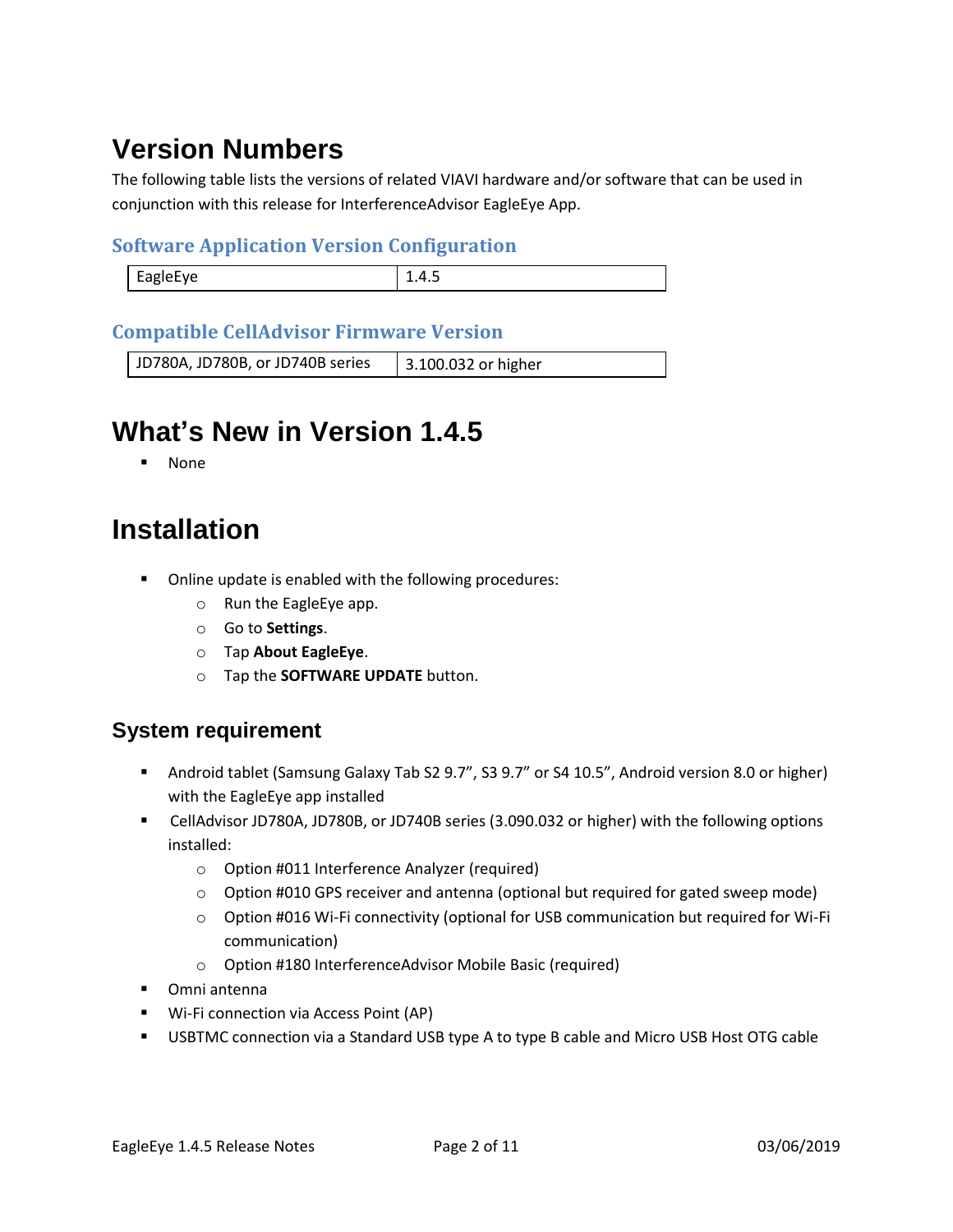## <span id="page-2-0"></span>**Fixed Problems**

■ Communication freeze when connected to a CellAdvisor with its Web Remote turned on or not properly turned off on the instrument

## <span id="page-2-1"></span>**Known Issues**

▪ None

## <span id="page-2-2"></span>**Known Limitations**

▪ None

## <span id="page-2-3"></span>**Previous Version History**

This section provides history of previous software versions.

### <span id="page-2-4"></span>*Release 1.4.4*

### **Version Numbers**

The following table lists the versions of related VIAVI hardware and/or software that can be used in conjunction with this release for InterferenceAdvisor EagleEye App.

#### **Software Application Version Configuration**

|--|--|--|

#### **Compatible CellAdvisor Firmware Version**

```
JD780A, JD780B, or JD740B series | 3.100.032 or higher
```
### **What's New in Version 1.4.4**

▪ None

## **Fixed Problems**

■ Could not update software to version 1.4.3 in EagleEye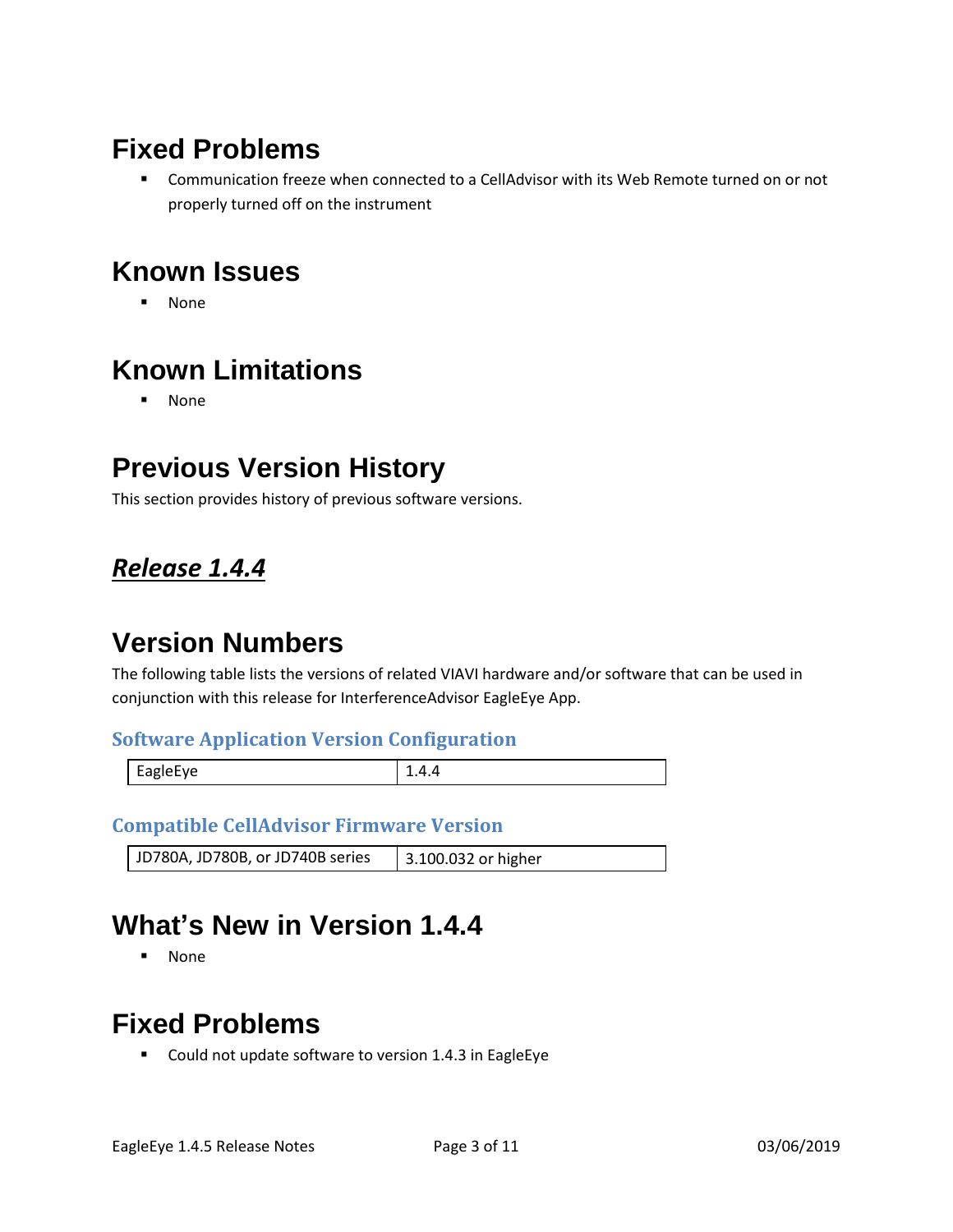## **Known Issues**

▪ None

## **Known Limitations**

▪ None

### <span id="page-3-0"></span>*Release 1.4.3*

## **Version Numbers**

The following table lists the versions of related VIAVI hardware and/or software that can be used in conjunction with this release for InterferenceAdvisor EagleEye App.

#### **Software Application Version Configuration**

| EagleEye | – ⊷ |
|----------|-----|
|          |     |

#### **Compatible CellAdvisor Firmware Version**

JD780A, JD780B, or JD740B series 3.100.032 or higher

## **What's New in Version 1.4.3**

■ Support of new display resolution (2560 x 1600 pixels) of Samsung Galaxy Tab S4

## **Fixed Problems**

▪ After creating a report file, could not open the saved file in .pdf

## **Known Issues**

▪ None

## **Known Limitations**

▪ None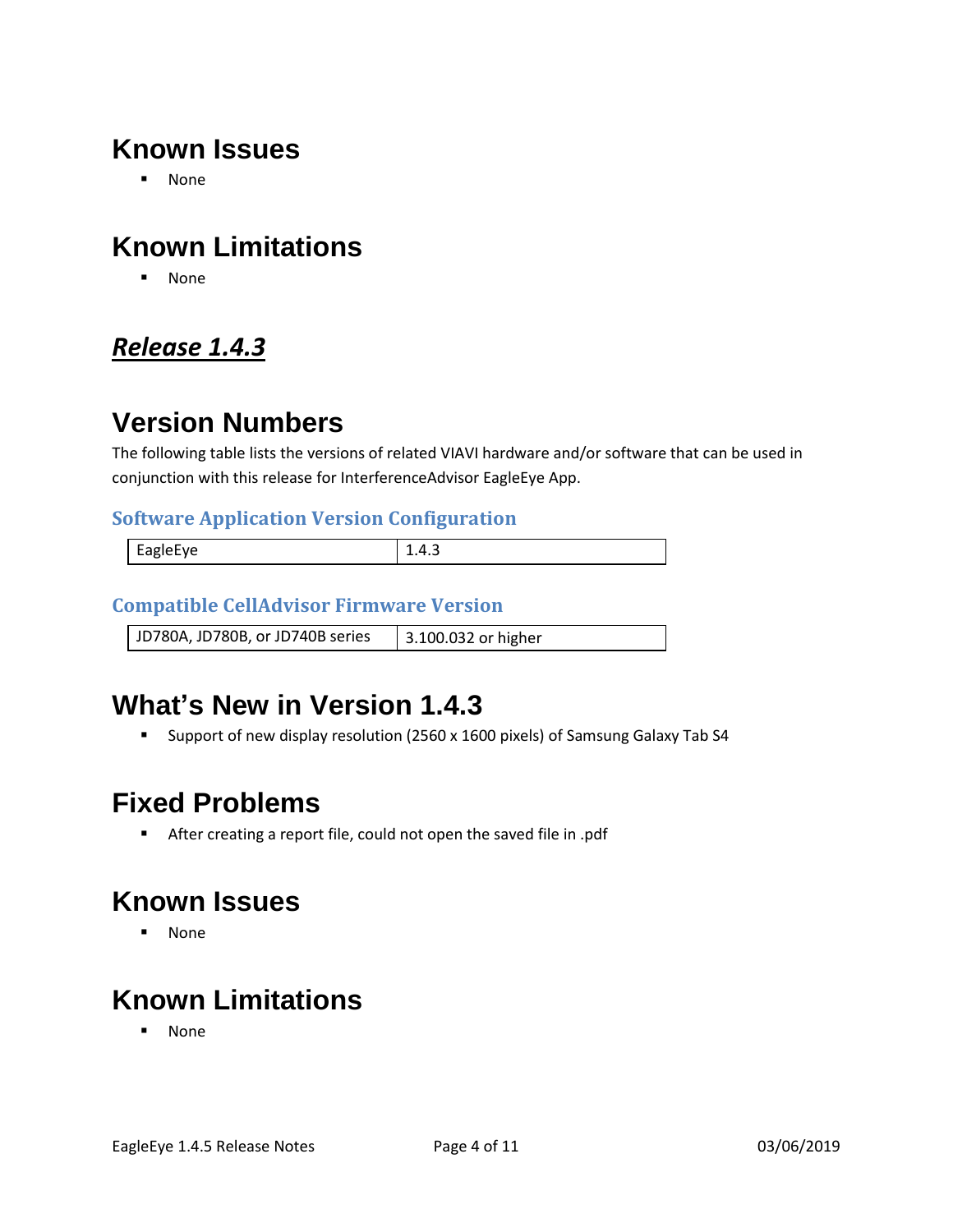## <span id="page-4-0"></span>*Release 1.4.2*

## **Version Numbers**

The following table lists the versions of related VIAVI hardware and/or software that can be used in conjunction with this release for InterferenceAdvisor EagleEye App.

#### **Software Application Version Configuration**

| EagleEye |  |
|----------|--|

#### **Compatible CellAdvisor Firmware Version**

JD780A, JD780B, or JD740B series | 3.090.032 or higher

## **What's New in Version 1.4.2**

▪ None

### **Problems**

- Crash on the spectrum view inside the replay mode
- License validation error on a registered tablet

### **Known Issues Fixed**

▪ None

#### **Known Limitations**

**None** 

### <span id="page-4-1"></span>*Release 1.4.1*

## **Version Numbers**

The following table lists the versions of related VIAVI hardware and/or software that can be used in conjunction with this release for InterferenceAdvisor EagleEye App.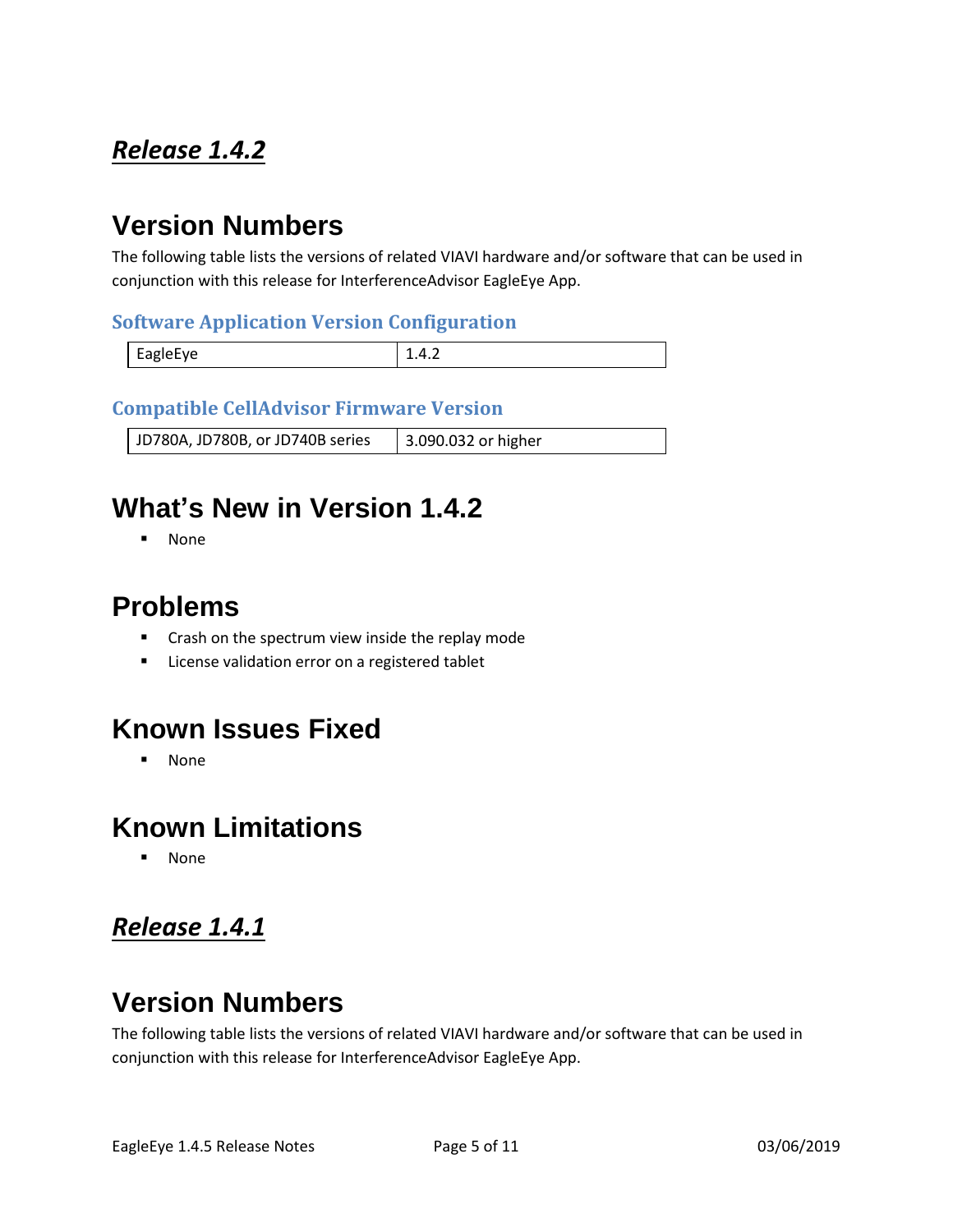#### **Software Application Version Configuration**

EagleEye 2.4.1

#### **Compatible CellAdvisor Firmware Version**

JD780A, JD780B, or JD740B series | 3.090.032 or higher

### **What's New in Version 1.4.1**

Timestamp added to the breadcrumb details in the Map view and the History

### **Fixed Problems**

- Offline Map Downloader
	- $\circ$  Improved to load the world map when going to the offline map downloader
	- o Changed to go to my location when the 'my location' icon is tapped once
	- $\circ$  Changed to load a map area initially based on the current location for a first-time user
- For users in China only Fixed the GPS lock problem with OpenStreetMap. It requires the language setting set to Chinese to have the GPS work properly.

### **Known Issues**

**None** 

## **Known Limitations**

**None** 

### <span id="page-5-0"></span>*Release 1.4.0*

### **Version Numbers**

The following table lists the versions of related VIAVI hardware and/or software that can be used in conjunction with this release for InterferenceAdvisor EagleEye App.

#### **Software Application Version Configuration**

EagleEye 1.4.0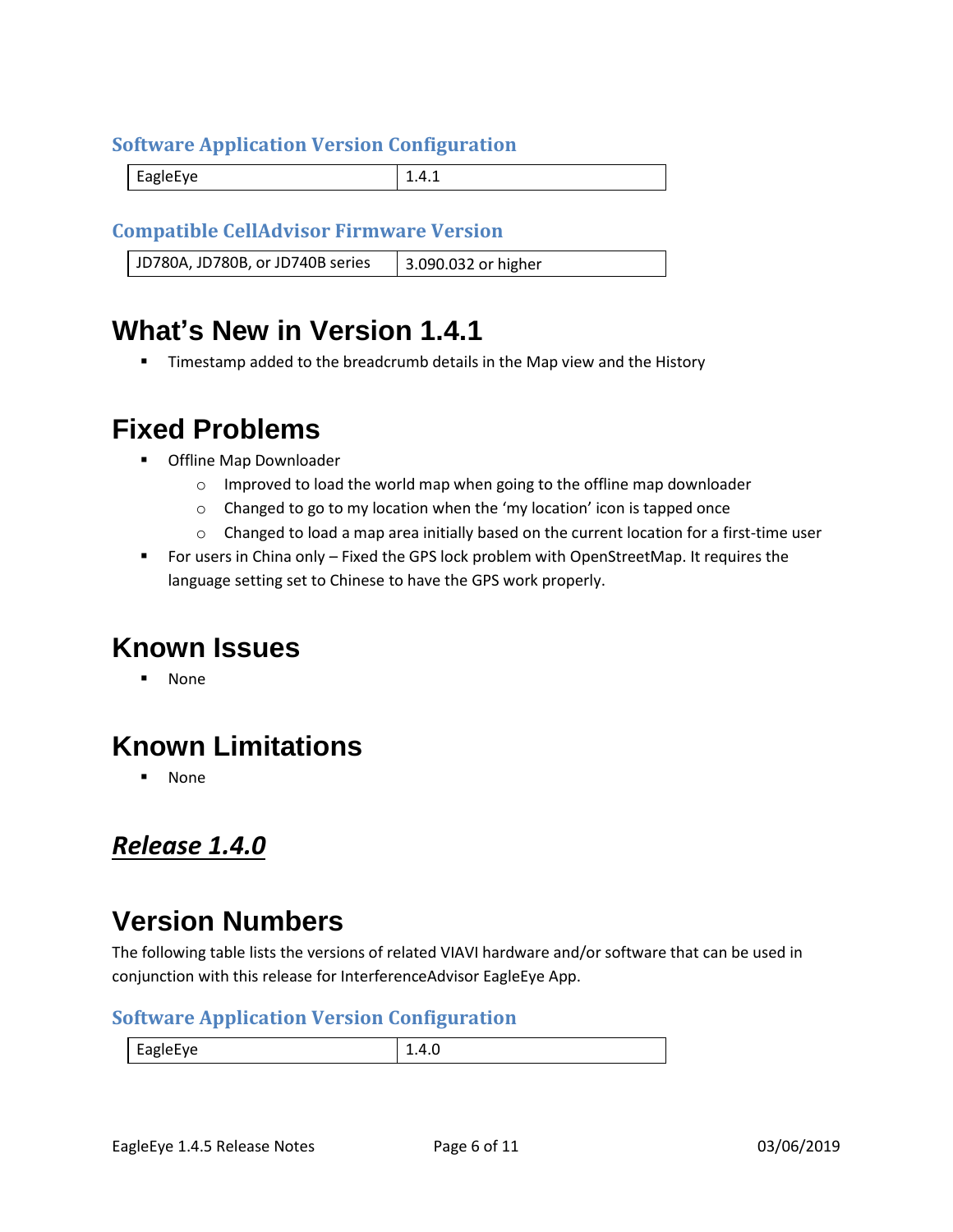#### **Compatible CellAdvisor Firmware Version**

JD780A, JD780B, or JD740B series | 3.090.032 or higher

## **What's New in Version 1.4.0**

- New enhancement release of software application with the following features:
	- o Supportability of OpenStreetMap and offline maps
	- o Autosave of trace data and screenshots
	- o Display of warning message at the start of the EagleEye app
	- o Software update without connecting to a CellAdvisor
	- o Addition of the spectrum 'Hold' button to pause/resume the trace update
	- o Touch screen lock when driving
	- o Language in Chinese

### **Fixed Problems**

▪ None

### **Known Issues**

▪ None

## **Known Limitations**

▪ None

#### <span id="page-6-0"></span>*Release 1.3.1*

### **Version Numbers**

The following table lists the versions of related VIAVI hardware and/or software that can be used in conjunction with this release for InterferenceAdvisor EagleEye App.

#### **Software Application Version Configuration**

| <b>FagleFve</b><br>--- |  |
|------------------------|--|
|                        |  |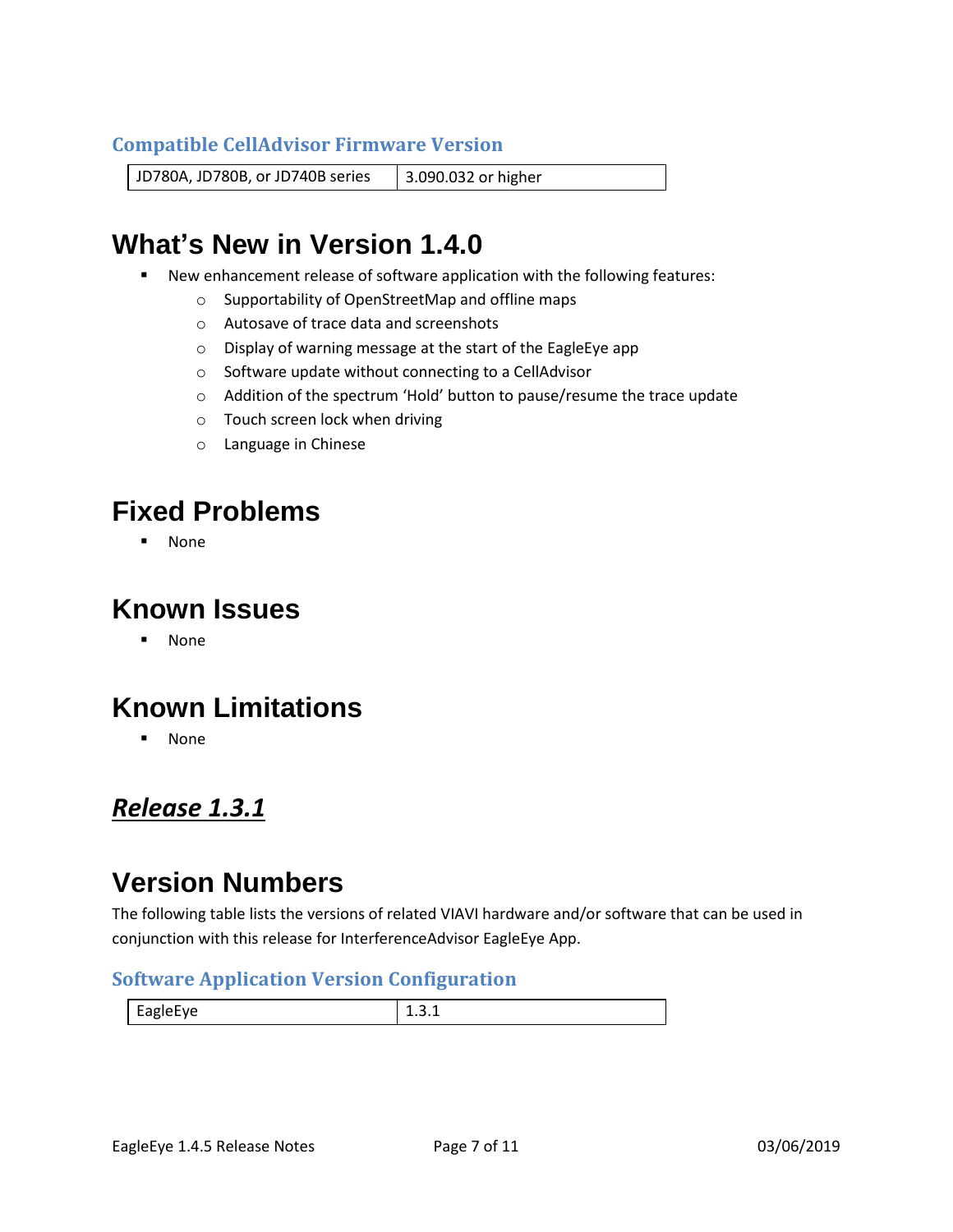#### **Compatible CellAdvisor Firmware Version**

JD780A, JD780B, or JD740B series 3.065.447, 3.066.047, 3.070.041 and later

## **What's New in Version 1.3.1**

- New enhancement release of software application with the following features:
	- $\circ$  If there is no server response, users can still use the EagleEye app without closing it.

## **Fixed Problems**

▪ None

## **Known Issues**

▪ None

## **Known Limitations**

▪ None

### <span id="page-7-0"></span>*Release 1.3.0*

### **Version Numbers**

The following table lists the versions of related VIAVI hardware and/or software that can be used in conjunction with this release for InterferenceAdvisor EagleEye App.

#### **Software Application Version Configuration**

| apiprve<br>_<br>-- c | - - - - - |
|----------------------|-----------|
|                      |           |

#### **Compatible CellAdvisor Firmware Version**

|                                  | 3.065.447, 3.066.047, 3.070.041 |
|----------------------------------|---------------------------------|
| JD780A, JD780B, or JD740B series | and later                       |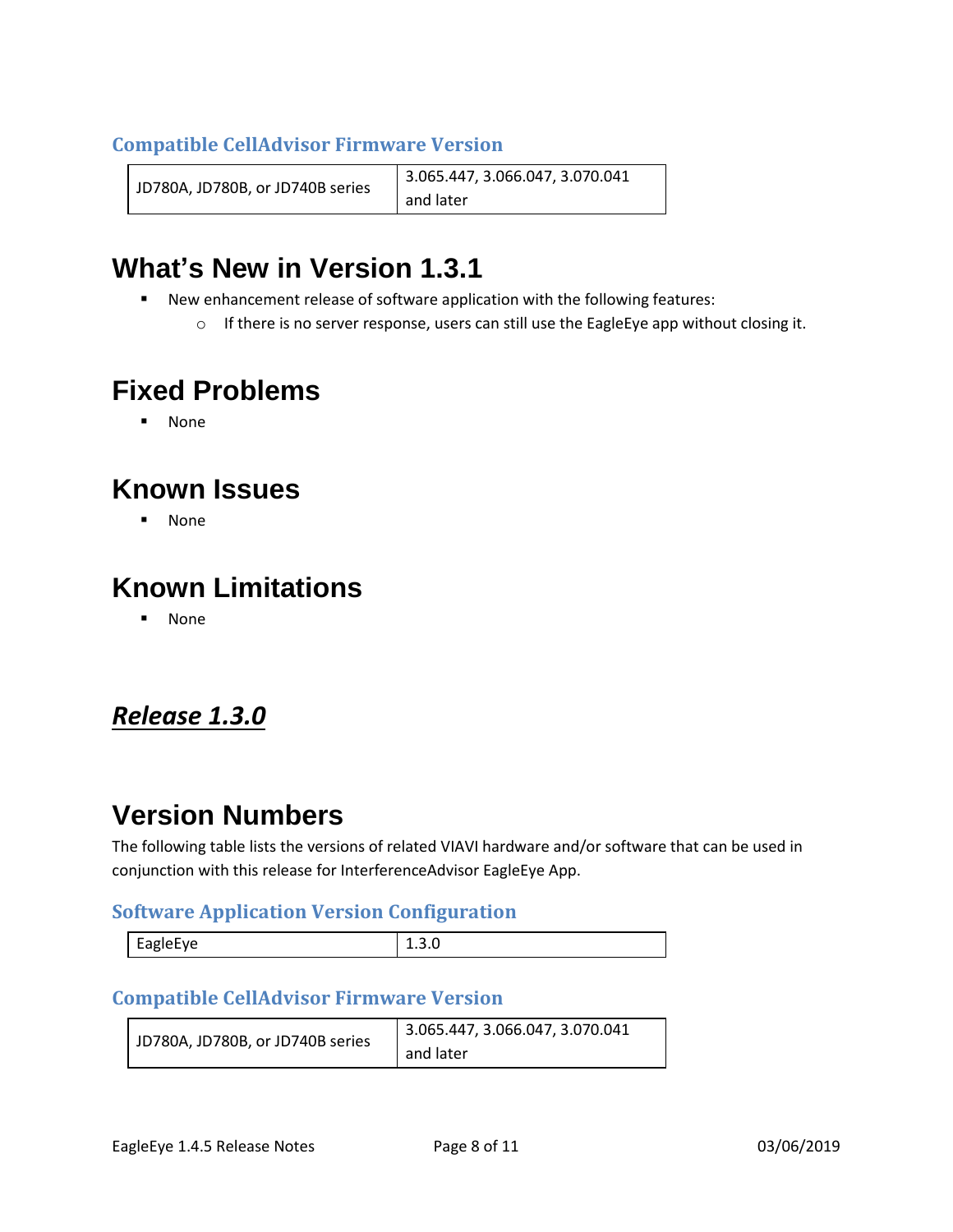## **What's New in Version 1.3.0**

- New enhancement release of software application with the following features:
	- o Mini spectrogram on the map view (real time)
	- o Enable a marker to easily set and move to a designated frequency
	- $\circ$  Sensitivity mode to support a quick move to an optimized mode based on pre-defined settings (shortcut)
	- o Sweep mode control between Fast and Normal
	- o Enable tracking settings
	- $\circ$  Enable peak power bandwidth setting so that users can set peak power bandwidth to be included on location estimation within the span
	- o Enable a voice prompt repeatedly after the first estimation
	- o Add a hide and show menu
	- o Add s shortcut to show satellite view
	- o Alarm sound control for spectrum limit alarm and/or map view alarm
	- o Improve usability to quickly access and/or change configurations.
	- o Spectrum information display (RBW, Atten, Preamp)
	- $\circ$  Add channel power bandwidth setting values on the spectrum display (Mini spectrum, Spectrum, Spectrum Control)
	- o Match the color set in a map view and a history view
	- o USBTMC communication
	- o Support gated sweep setting for TDD interference hunting
	- o License activation control
	- o Logging with power history graph

## **Fixed Problems**

▪ None

## **Known Issues**

▪ None

## **Known Limitations**

▪ None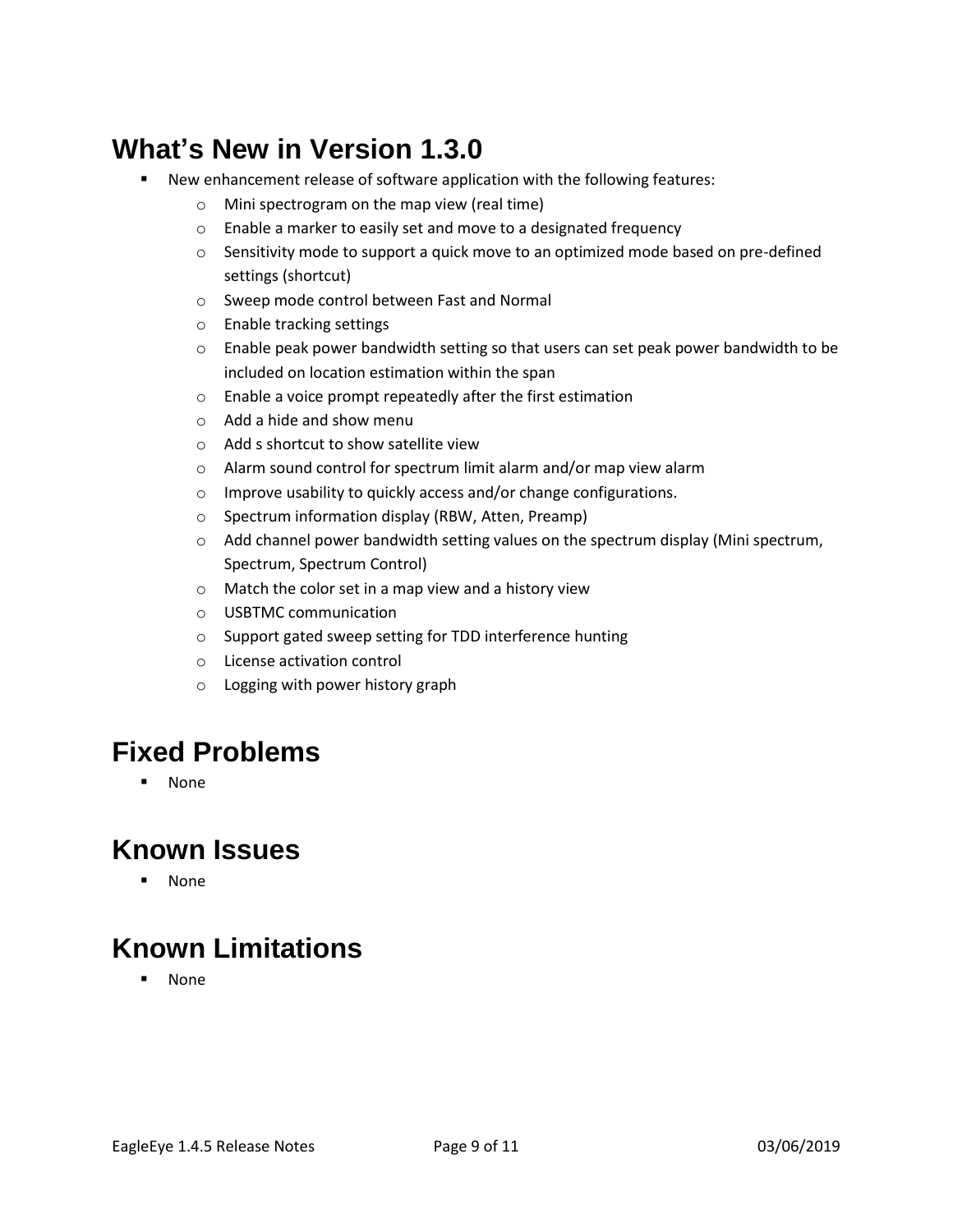## <span id="page-9-0"></span>*Release 1.0.0*

## **Version Numbers**

The following table lists the versions of related VIAVI hardware and/or software that can be used in conjunction with this release for InterferenceAdvisor EagleEye App.

#### **Software Application Version Configuration**

| EagleEye | <b>L.V.V</b> |
|----------|--------------|

#### **Compatible CellAdvisor Firmware Version**

JD780A, JD780B, or JD740B series | 3.061.xxx and later

## **What's New in Version 1.0.0**

- First release of software application with the following features:
	- o Visualize received signal strength on the roads
	- o Indicate suspected area of interference onto map
	- o Directions and navigations
	- o Spectrum control and display

### **Fixed Problems**

▪ None

### **Known Issues**

▪ None

## **Known Limitations**

▪ None

## <span id="page-9-1"></span>**Technical Assistance**

For assistance related to the use of your product, call or e-mail VIAVI Technical Assistance Center (TAC) in your region. For a current listing of TAC phone numbers and e-mail addresses, go to: *<http://www.viavisolutions.com/en/services-and-support/support/technical-assistance>*